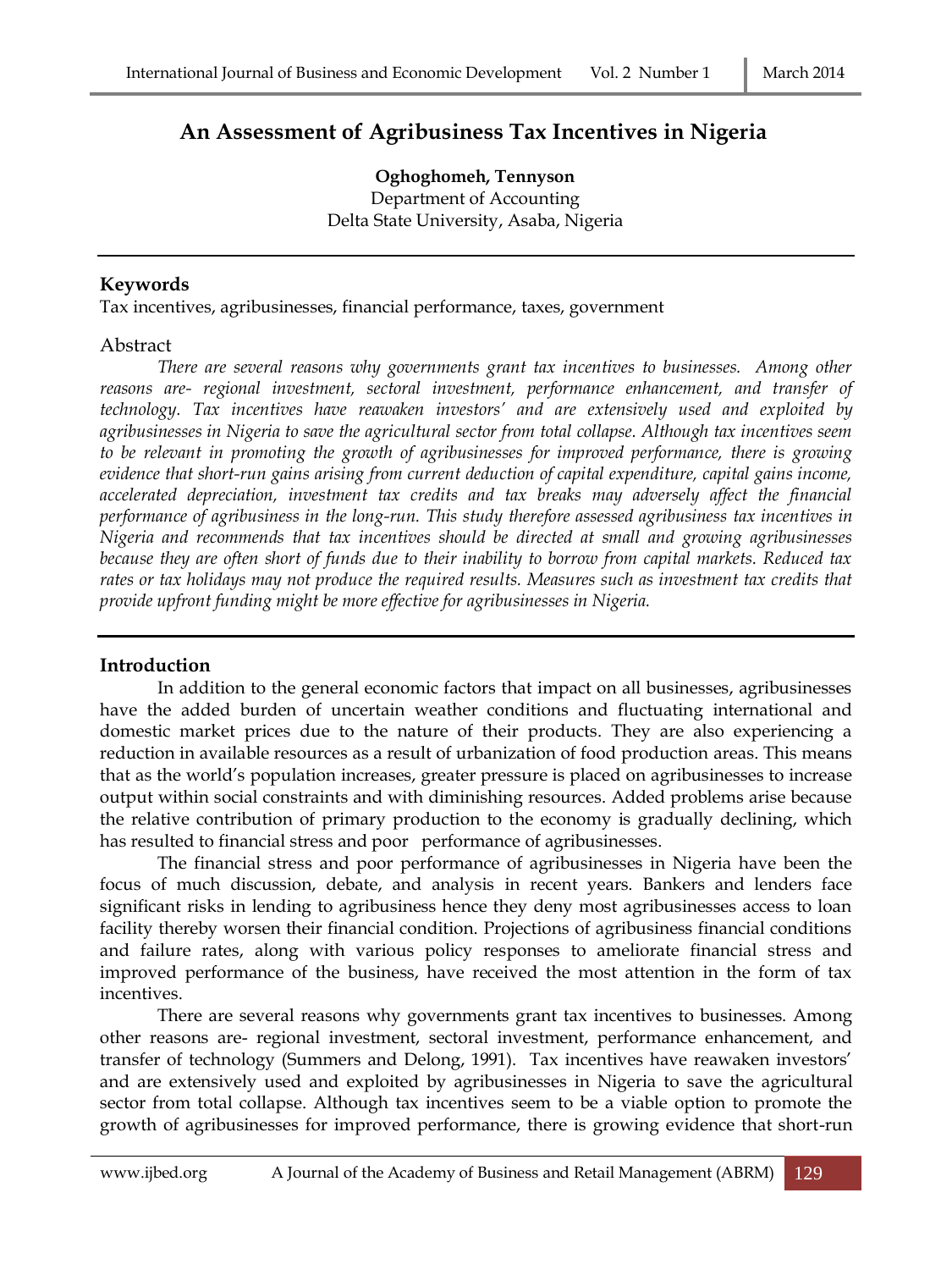gains arising from current deduction of capital expenditure, capital gains income, accelerated depreciation, investment tax credits and tax breaks may adversely affect the returns to agribusiness in the long-run (Tanbasi, 2002). Supporting this view, Ogundele (1999) argued that the current trend in development planning is to discourage too many tax incentives because it makes no economic sense for a developing nation not to collect all the taxes it can.

There is no iota of doubt that tax incentives are granted by governments to enhance corporate performance, but the question arises as to the impact which these incentives have made in agribusinesses. According to Philip (1995), the list of existing incentives may appear long but there is little evidence of their critical significance in the investment and production decisions of Nigerian corporations generally. In view of the above, this study tends to theoretically assess the relevance of tax incentives to agribusinesses in Nigeria.

#### **Literature Review**

In its traditional form, an agribusiness is a business activity, which involves the cultivation of crops and rearing of animals for man's use. This definition ignores the industry sector that has responded to market forces and has moved away from primary production into manufacturing and distribution activities. In line with this, section 9(8a) of the Companies Income Tax Act (CITA) in Nigeria defines an agricultural trade or business to mean any trade or business connected with- the establishment or management of plantations for the production of rubber, oil palm, cocoa, coffee, tea and similar crops; the cultivation or production of cereal crops, tuber, fruits of all kinds, cotton, beans, groundnuts, sheanuts, beniseed, pineapples, bananas and plantains; animal husbandry-poultry, piggery, cattle, rearing and the like and fish farming. Obst, Graham and Graham (2007), supported this view and described an agribusiness as the sector involved in the production, processing and distribution of agricultural goods and services, and it includes all related activities. For example, the broiler chicken industry has responded to consumer demands by providing lean, tender, disease-free and chemical-free chicken pieces. The business has moved positively towards meeting consumer demands by controlling production and distribution processes.

The ultimate goal of an agribusiness like every other business is wealth maximization and one reliable means of achieving this purpose is through cost minimization. But as a business entity, an agribusiness is mandated to pay a certain percentage of its income as taxation to the state to promote public sector activities and this compulsory payment constitutes a major cost and serves as a barrier to the goal of wealth maximization of agribusiness, thereby threating its growth and survival. Although other businesses equally pay tax, the taxation of agribusinesses should be minimal to promote agricultural growth for economic development. Many agribusinesses have been forced out of business because taxation has eroded their profits with little or nothing as dividends for owners thereby discouraging investors' willingness to supply the fund they needed to stay in business (Uki, 2004).

In order to reduce their tax liabilities, agribusinesses see tax planning as a viable option. Okoye and Akenbor (2010) claimed that tax planning refers to the procedures followed by business to minimize or reduce due tax commitments and which do not conflict with the legal procedures in effect. This implies that tax plans which contravene existing legislations are not acceptable and that is the essence of ensuring that tax plans do not run foul of the law. According to Stigliz (1985), effective tax planning is based on three principles-postponing taxes from the current period to future period, arbitraging across different income streams facing different tax treatments, and shifting income from high tax brackets to low tax brackets. It has been observed that even with tax planning effort, agribusinesses have not improved their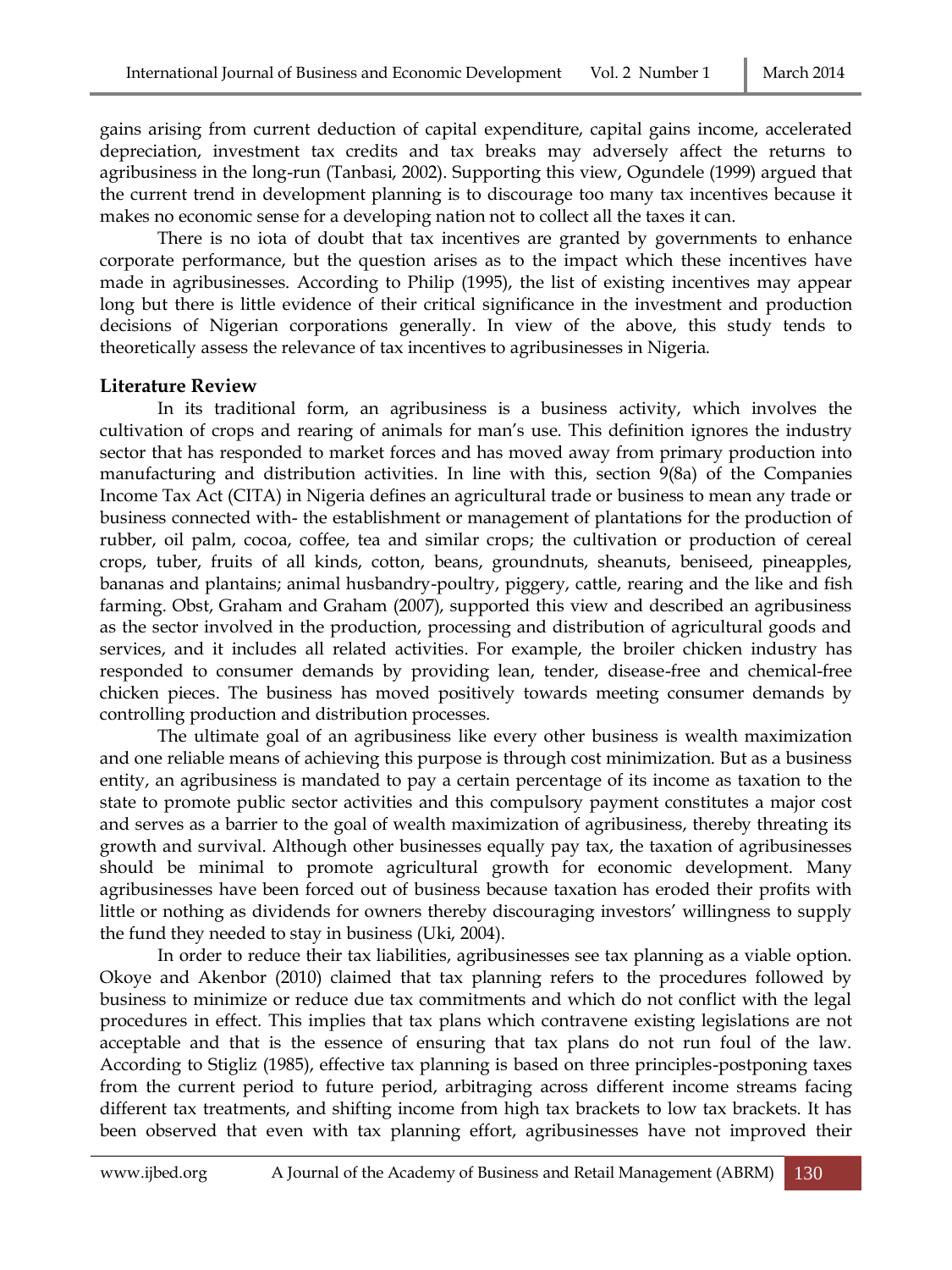performance (Uki, 2004). It is against this backdrop that government provides some financial assistance in form of tax incentives to prevent the failure of agribusinesses considering their role in economic growth and development. According to Philip (1995), tax incentive is a deliberate reduction in or total elimination of tax liability granted by government in order to encourage particular economic units to act in some desirable ways-invest more, produce more, employ more, save more, consume less, import less, pollute less and so on. Kiabel and Nwikpasi (2001) asserted that tax incentive could be in the form of reduction in tax rate, reduction in tax base, tax deferment or outright tax exemption.

Section 9 (8a) of CITA indicated the following tax incentives for agribusinesses –

- (i) Loan interest earned by banks on lending to agricultural business is exempted from tax with effect from 1991. However, the government expects that the loan would have the following features – moratorium period is not less than 18 months; rate of interest is not more than the base lending rate (i.e the average cost of capital) of the bank granting the loan.
- (ii) The rate of initial allowance on plant and machinery used in agricultural production has been reviewed from 25% to 95% with effect from 1st January, 1996. The 5% balance is retained in the books until the asset is sold. Similarly, annual allowance rate on Ranching and Plantation had been increased from 15% to 50%
- (iii) With effect from 1st January, 1996, plantation equipment expenditure now attracts 95% initial allowance as against the former 20%.
- (iv) Small agricultural businesses with turnover of less than N1 million in the year of assessment are charged to the lower concessional rate of 20% for the first five years of their operation.
- (v) A loss incurred by a business in agricultural production can be carried forward for an indefinite number of years to be set-off against profits in the same line of business.

Certain deduction and incentive provisions are only available to those taxpayers who can show that they are carrying on farming of agricultural business. The test is generally met where it can be established that the intention of the taxpayer is to make a profit. Inland Revenue accepts that any of the following activities are carried on for agricultural purpose: apiarists, beekeeping; animal husbandry; dairy farming; grain and seed growers; market gardening; orchardists; poultry farming; sharemilking; tobacco growing; and viticulture and growing grapes (Egeni and Obaro, 2006). Inland Revenue rulings and case laws have determined that the following activities are not within the definition of a farming or agricultural business: dealing in livestock; leasing or bailing livestock (as bailor); aerial top-dressing; and providing services to persons carrying on farming or agricultural business, e.g agricultural contracting, seed cleaning, dressing, etc.

Items of income derived from an agricultural business include: compensation for condemned stock; depreciation recovered on sale of farming assets; proceeds from sale of minerals, metal, timber, or flax; prize money won at any agricultural show; estimated value of meat and produce used for private or domestic purpose; grazing fees, and leasing and rent for farm property; proceeds from the sale of dairy produce; proceeds from the sale of meat; proceeds from the sale of wool; income equalization deposit scheme refunds and interest; insurance proceeds for crop or stock losses; produce, wool, and livestock on hand at balance date; stud fees; and unexpired portion of accrual expenditure (Henshew and Smith, 2001; Jacks, 1992).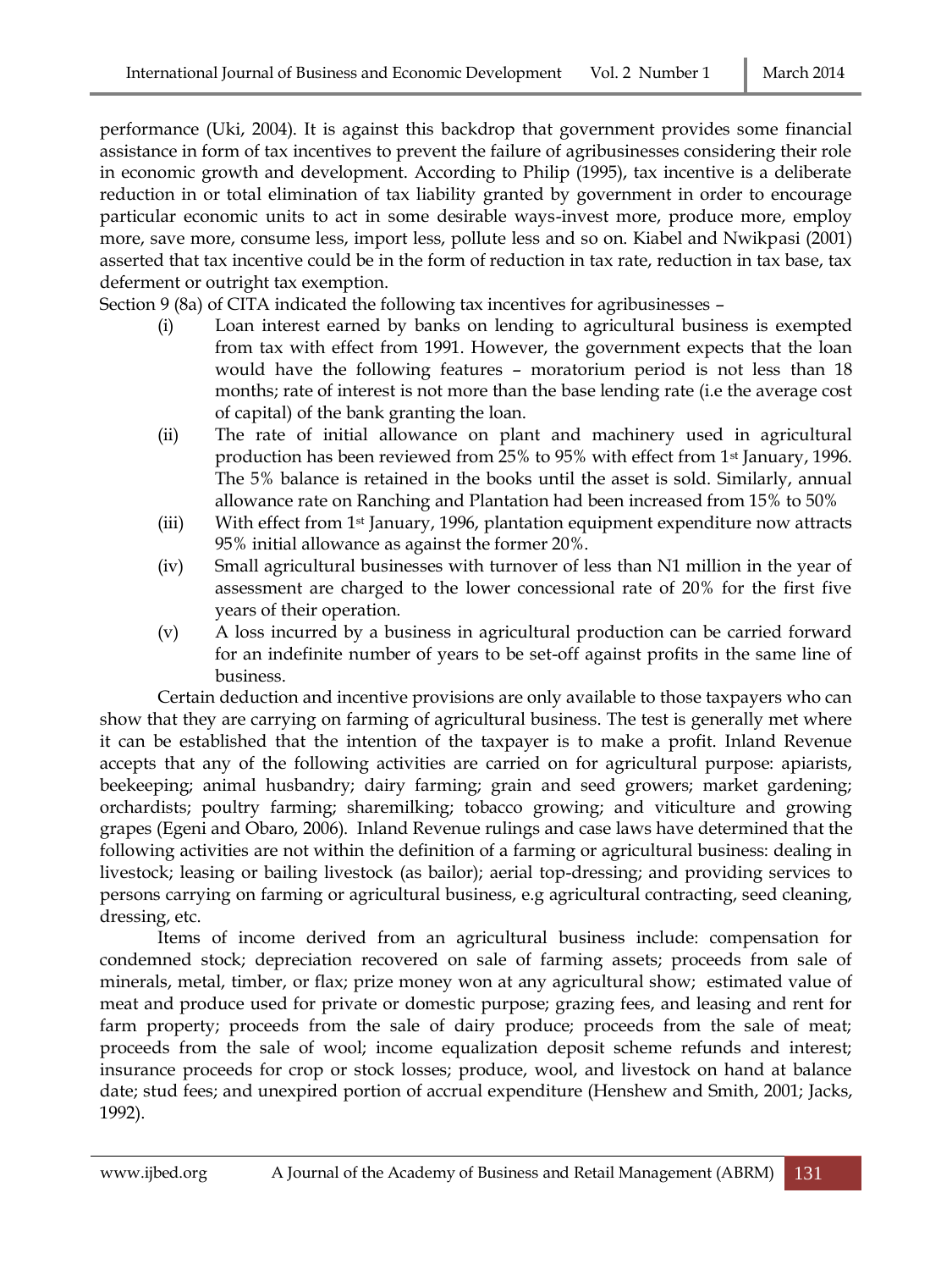According to Iyere (2000), the usual principles governing the deductibility of business expenditure apply to agribusinesses just as for any other business. Accordingly, items such as telephone rental, newspapers, and the business proportion of motor vehicle expenses, are all deductible to the extent that they are incurred in the production of gross income. In addition, there are some deduction rules peculiar to farming:

- Where food (as part of lodging) is provided to employees and the actual cost of this cannot be determined, the CIR will allow a deduction of \$10 per person per week.
- Where the domestic dwelling is situated on the farm property, 25%of any outgoings on house power or house repairs and maintenance constitute deductible expenditure. This applies mainly to full-time farmers, although in certain circumstances part-time farmers may also qualify.
- Expenditure incurred on fertilizer and lime, including the spreading of it, is deductible either in the year incurred or any of the following 4 income years (the taxpayer can choose).
- Wages paid by farmers to their spouses for farm work performed, e.g cooking for employees etc, will be deductible provided the prior approval of the CIR has been obtained.

A basic principle of tax law is that expenditure on improvements to land is capital expenditure and is not deductible for tax purposes (although specific land improvements may be depreciable under the depreciation regime). However, farmers are allowed to deduct certain expenditure of a developmental nature. Immediate deductibility is available for expenditure incurred on:

- The destruction of weeds, plants, or animal pests detrimental to the land;
- The clearing, destruction, and removal of scrub, stumps, and undergrowth;
- The repair of flood or erosion damage
- The planting and maintaining of trees for the purpose of shelter and preventing and combating erosion; and
- Construction of fences for agricultural purposes, including the purchase of wire or wire netting for the purpose of rabbit-proofing new or existing fences.

While the taxpayer must be engaged in a farming business on the land, ownership of the land is not a prerequisite for a deduction.

In developing an incentives system, Governments need to clearly list and analyse the market imperfections and the extent of the imperfections that the incentives are designed to reduce or eliminate. The costs of granting incentives can then be compared to the benefits of removing or reducing the imperfections. According to Tanzi and Partha (1992), periodic review of the incentives regime by Governments offers a potential double benefit. On the one hand, it can help Governments prevent revenue leakage by eliminating excessive incentives or unnecessary tax breaks to investors. On the other hand, it can help them update incentives packages to provide real value to investors that will attract more investment. There are many ways to assess the relative advantages of tax incentives in order to determine whether use or continued use is warranted. One simple way is for developing countries to list the objectives such incentives are designed to achieve and compare them with any revenue loss or other unintended results associated with their employment.

Nigerian government has over the years allowed tax incentives and reliefs as follows: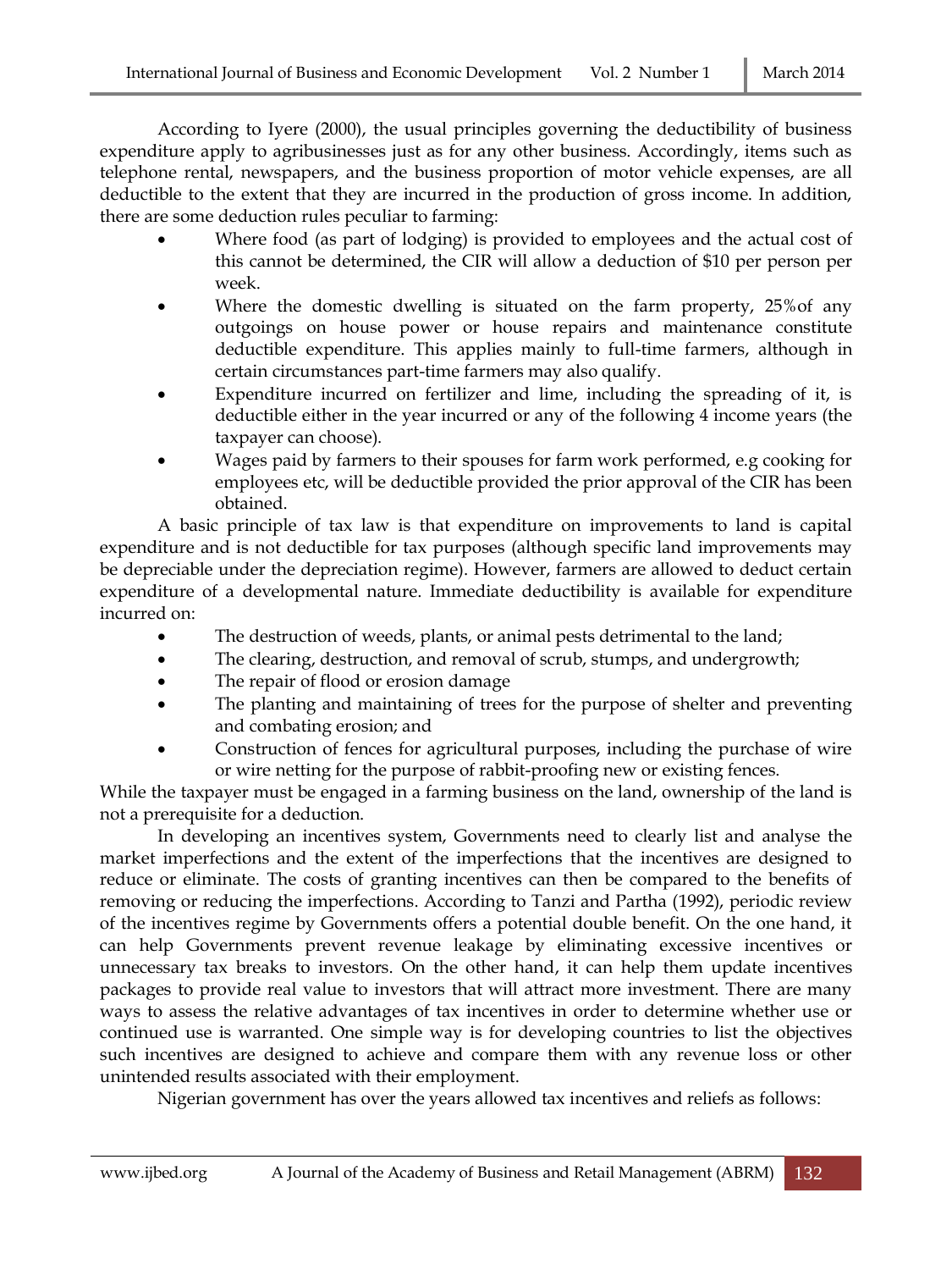- 1. Pioneer Companies- Tax holiday subject to a maximum of 5 years, is granted to companies with pioneer status on the basis of newness and relevance of the products by the Companies. We shall know this fully in this paper.
- 2. Export Free Zone Exempt Profit -100% exemption for profits obtained from exportoriented undertaking established within and outside an export Free Zone for 3 consecutive assessment years.
- 3. Solid Minerals Mining For a new company going into the mining of solid minerals for the first 3 years of its operation.
- 4. Hotels Income Exempt from Tax- 25% of income in convertible currencies derived from tourists, provided the income is put in a reserved fund to be utilized within 5 years for the building expansion of new hotels, conference centers and new facilities for tourism development.
- 5. Spare parts Fabrication- For a Company engaged wholly in the fabrication of spare parts, tools and equipment for local consumption and export; 25% investment tax credit is allowed on qualifying capital expenditure, S. 28 F (1) of CITA.
- 6. Locally Manufactured Plant- 15% investment tax credit is allowed for a company, which produces totally manufactured plant, machinery or equipment.
- 7. Replacement of Obsolete Plant- 15% investment tax credit for a Company, which has incurred an expenditure for the replacement of all obsolete plant and machinery..
- 8. Investment Tax Relief- Relief is granted for 3 years to Companies located at least 20km away from essential infrastructure such as electricity, water, tarred roads and telephone services, when expenditures are incurred on such infrastructure
- 9. Investment Allowance -10% tax relief for Companies in the first year of purchase of plant and machinery used for agricultural Production and manufacturing by agricultural and manufacturing and companies. This is in addition to the normal initial and annual allowances.
- 10. Rural investment Allowance -granted to Companies established in rural areas lacking infrastructural facilities. The same rates are applicable as in Investment tax relief as follows:

-No facilities at all 100%

-No electricity at all 50%

-No water at all 30%

-No tarred road at all 15%

-No electricity at all 5%

- 11. Tax free interest Relief is granted on the following interest charges:
	- Full tax exemption on interest on foreign currency deposit account of a non resident Company opened in or after 1St January, 1990
	- Full exemption on interest on foreign currency domiciliary account accruing on or after 01/10/1990.
	- Graduated Tax Relief on interest on foreign loans or interest payable on any loan granted by a bank for manufacture for export.
	- Interest on loan granted by bank on or before 1<sup>st</sup> January, 1997' to a Company engaged in agricultural trade or business, or for the fabrication of any local established by the Company under the Family Economic Advancement Programme. The incentives arc based on the conditions that the moratorium is not less than I 8 months and the interest rate is not more than the base lending rate at the time the loan was granted.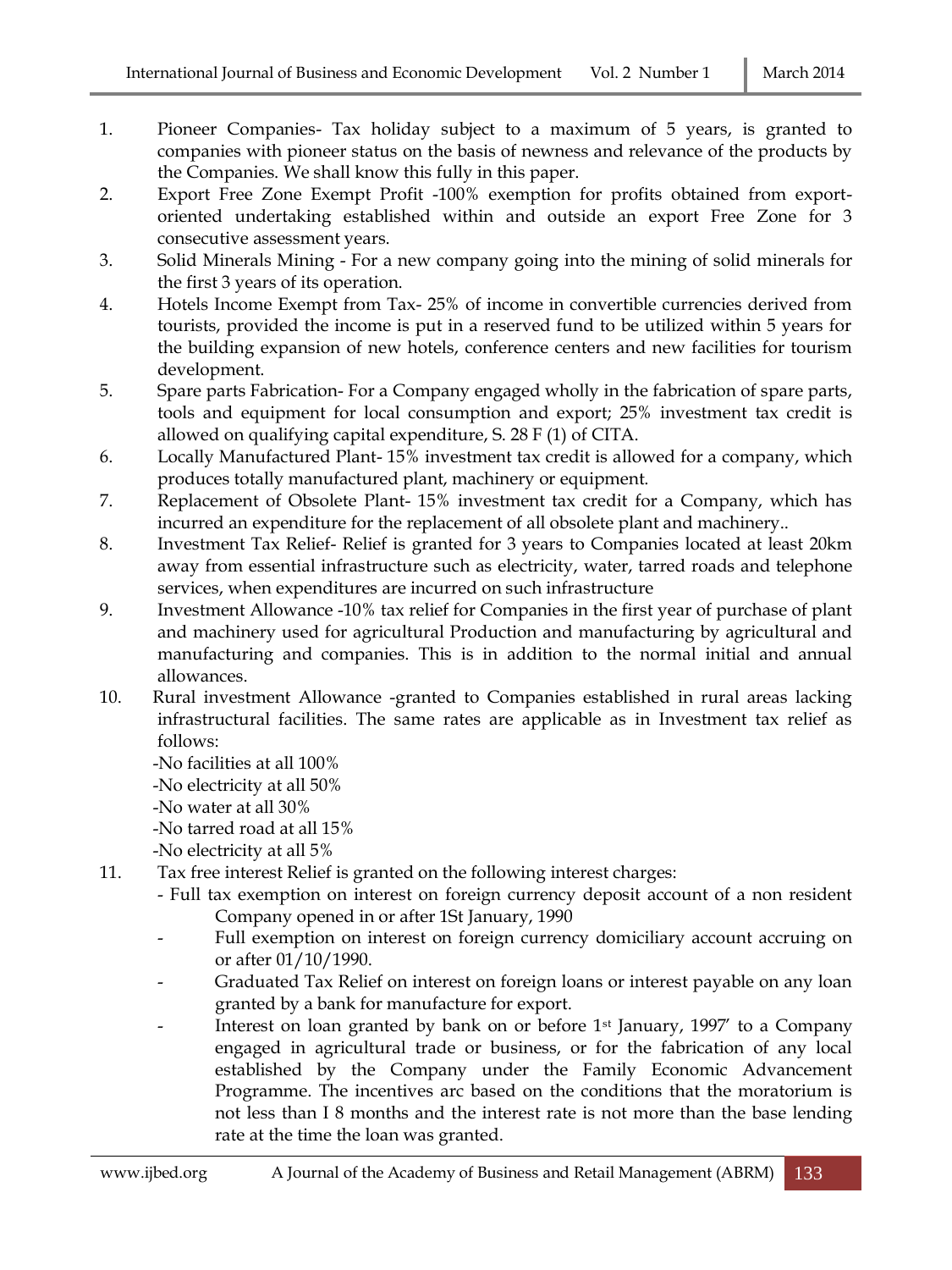- 12. Deductible Capital Allowance- Full capital allowance are granted to agricultural and manufacturing companies in respect of assets in use In agricultural production and manufacturing.
- 13. Research and development- 20% investment tax credit on qualifying expenditure is available to companies engaged in research and development for commercialization. Levies paid to National Science and Technology Fund is also allowed as deduction in arriving at company's taxable profits.
- 14. Tax-free Dividends -This comes through:
	- Franked Investment Income (FII) provisions
	- Three year tax- free dividend on foreign currency equity ordinary shares imported into Nigeria
	- Five year tax Free dividend for companies in priority sectors in Nigeria such as agricultural production and processing, petrochemical or liquefied natural gas production, and
	- Tax-free dividends to priority companies for the period of tax holidays
	- Dividends distributed by Unit Trust Companies
	- Five: year tax incentive for dividends from small companies in the manufacturing sector
	- Dividend received from investments in wholly export-oriented businesses
	- Dividends, interest, rent, royalty derived from foreign
	- Profits of a Nigerian company in respect of goods exported from Nigeria provided that the proceeds are repatriated to Nigeria and used for the purchase of raw materials, plants, equipment and spare parts.

The Interest on foreign currency domiciliary account in Nigeria accruing on or after 1 January, 1990.

- 15. Tax Treaties with other Countries -This is aimed at:
	- Eliminating double taxation through the granting of credit for taxes paid by a Nigerian company in the other company etc.
	- The protection of tax incentive legislations of the government which would otherwise be nullified by the tax measures of the other country
	- The creation of a stable tax regime, which a prospective investor can rely on
	- Concessions of treaty-rules for investment income which are lower than domestic rates and are available to treaty partners only.
- 16. Gas Industry Incentive -granted to companies engaged in gas utilization (downstream operations) such as tax free period of up to 5 years and accelerated capital allowances.
- 17. Small Business Rate- 20% tax rate for 4 years for a company whose turnover is N/M in the year of assessment. This is applicable to companies whose business falls under manufacturing, agricultural production, or mining of solid minerals or wholly export trade companies.

# **Empirical Evidence**

Several studies have established a link between tax incentives and corporate financial performance. A few of the studies are reviewed below.

Abou and Takor in 2003 conducted a study on "the Relevance of Tax Incentives in Export-oriented Enterprises in Lebanon". 117 managers of export businesses in Lebanon were considered for the study to indicate whether tax incentives significantly promote their investment. The data generated from the study, which were analysed using simple percentages,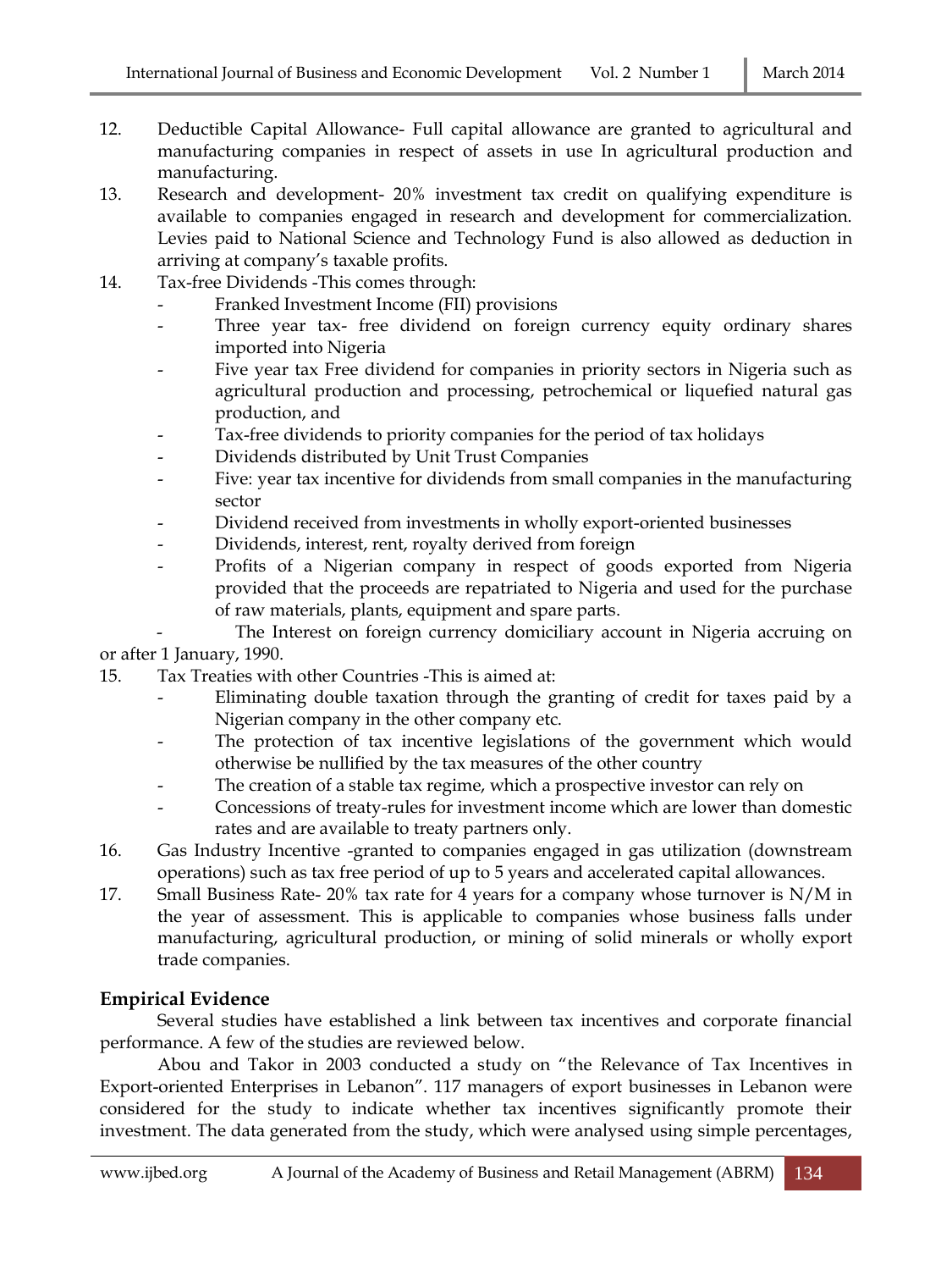revealed that tax incentive is a strong tool for investment promotion in export-oriented businesses. Similarly, a study on the tax incentives applicable to businesses in Brazil was carried out by Gomes in 2006. Gomes conducted a pilot study of twenty-five (25) business executives and his findings indicated several forms of tax incentives applicable to businesses in Brazil. These include-reduced corporate tax rate, loss carry forward, tax holidays, investment tax credits, investment allowance, reduced taxes on dividends and interest paid abroad, preferential treatment of long-term capital gains, deductions for qualifying expenses, zero or reduced tariffs, employment based deductions, tax credits for value addition, tax reductions/credits for foreign hard currency earnings.

In 2009, Jayeola Olabisi conducted a study on "Tax incentives as a catalyst for Economic Development in Nigeria. The population of the study consisted of twelve selected companies in Lagos and 120 management staff were chosen from the selected companies through a purposive sampling method. A questionnaire designed in four likert-scale was used for the study. The data generated from the data were analyzed with the simple mean while the stated hypotheses were tested with chi-square  $(x^2)$  test. The findings from the study claimed that tax incentive has a positive significant impact on investment decision, but usually leads to reduction in government revenue. More so, Iyare and Alabi in 2001 carried-out a study on the impact of tax incentives on the stock price of selected manufacturing companies quoted in the Nigerian Stock Exchange. Forty-three (43) executive directors from selected manufacturing companies were considered for the study. Data were tested using the regression analysis and their results showed that tax incentives enhance the stock price of manufacturing firms.

Finally, in 1996, Mary Holland in her Ph.D Dissertation conducted a study on "Income tax incentives for investment in agro-allied business". She operationalized tax incentive into investment allowance and loss relief. The main objective of her study was to examine the extent to which tax incentives influence investment of agro-allied business in free-trade zone areas. In order to collect the necessary data for the study, Holland considers eighty-three business executives whose businesses are located in the nine free-trade zones in Uruguay. A wellstructured questionnaire was administered on those respondents. The data generated from the study were analysed with the simple mean, while the t-test was used for hypotheses testing. Part of her findings showed that investment allowance and loss relief has a positive significant impact on corporate investment of agro-allied businesses.

# **Conclusion and Recommendations**

There are strong synergies between agribusiness and the performance of agriculture for development. Dynamic and efficient agribusiness spurs economic growth and a strong link between agribusiness and smallholders can reduce rural poverty. Agribusiness has a large and rising share of Gross Domestic Product (GDP) across developing countries. Though agriculture declines from 40 percent of GDP to less than 10 percent, as GDP per capita rises, agribusiness (including agricultural trade and distribution services) typically rises from under 20 percent of GDP to more than 30 percent before declining as economies become industrial (World Development Report, 2008).

Tax incentives may be targeted at investment in regions that are disadvantaged due to their remoteness from major urban centres. Operating in a remote area may entail significantly higher transportation and communications costs in accessing materials used in production, and in delivering end products to markets. These higher costs place the location at a competitive disadvantage relative to other possible sites. Moreover, firms may find it difficult to encourage skilled labour to relocate and work in remote areas that do not offer the services and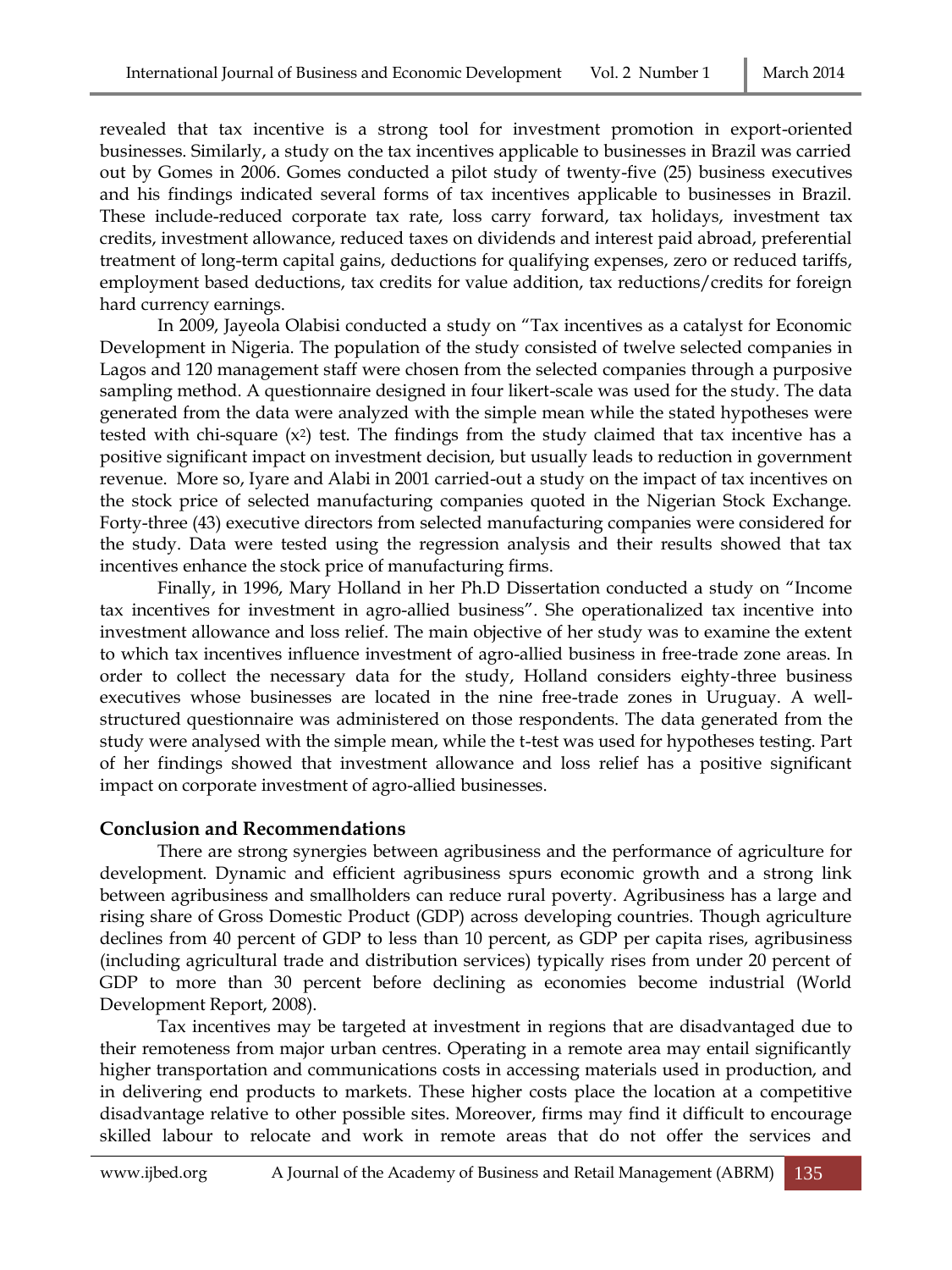conveniences available in other centres. Workers may demand higher wages to compensate for this, which again implies higher costs for prospective investors. Tax incentives may be provided in such cases to compensate investors for these additional business costs. Again in this situation, the "first best' solution would be for Government to develop the infrastructure s as to reduce these costs. As a second best solution, the Government could compensate the investor for the cost of constructing shared infrastructure and in training workers in the region. To the extent that these incentives attract new investments, and/or forestall the outmigration of capital and labour from these regions, they may contribute to improving income distribution through subsidizing employment via investment initiatives, rather than through direct income supplementing programmes.

Although intended to redress institutional failure, incentives have the potential to introduce distortions in the economy by their impact on the economic and tax environment. They can influence fiscal and monetary policies, but at the same time, can create a requirement for effective management and administration of the incentives.

Advocates of tax incentives point to their extensive use in some high-growth Asian economies as positive evidence of their effectiveness. However, it has been suggested that this positive association probably has less to do with the nature of the incentives themselves than with the characteristics of the countries where they are used, such as the quality of the civil servants and the efficiency of public bureaucracy. Such characteristics tend to minimize the political-economy costs of providing the incentives. Assessing the relative advantages and disadvantages of tax incentives is a complicated and 'controversial issue. The main difficulty in assessing their benefits is in determining if incremental investment is indeed the result of incentives. As noted earlier, it is generally recognized that incentives are not the prime determinant of investment decisions. If investment is in fact the result of incentives, difficulties arise in quantifying the positive effects, such as technology transfer or creation of employment, and possible negative effects, such as economic distortions or potential for corruption. Nonetheless, in spite of these problems, assessment of incentives is a useful, even necessary, exercise. If nothing else, this assessment may place bounds on the extent of the incentives offered.

To be effective, incentives should be directed to small and growing agribusinesses because they are often short of funds due to their inability to borrow from capital markets. Also, such firms are in a non-taxpaying situation in the initial years. The types of incentives employed will determine their effectiveness. For example, reduced tax rates or tax holidays may not produce the required results. Measures such as investment tax credits that provide upfront funding might be more effective for the agribusinesses in Nigeria.

## **References**

- Abou, N and Takor, W (1999) "Tax Incentives in Lebanon"; *A Paper Presented at the (UNCTAD) Presented at Expert Meeting on Tax Incentives;* 7-8.
- Section 9 (8a) *Companies Income Tax Act*
- Egeni, M and Obaro, J.J (2006) "Income Tax in Agribusiness"; in Adesola, C.I (Ed.) *Income Tax in Nigeria;* Ibadan; Heinemann Publishers.
- Gomes, G.M. (1999) "State Level Tax Incentives in Brazil"; *A Paper Presented at the Expert Meeting on Tax Incentives; pp 8-9.*